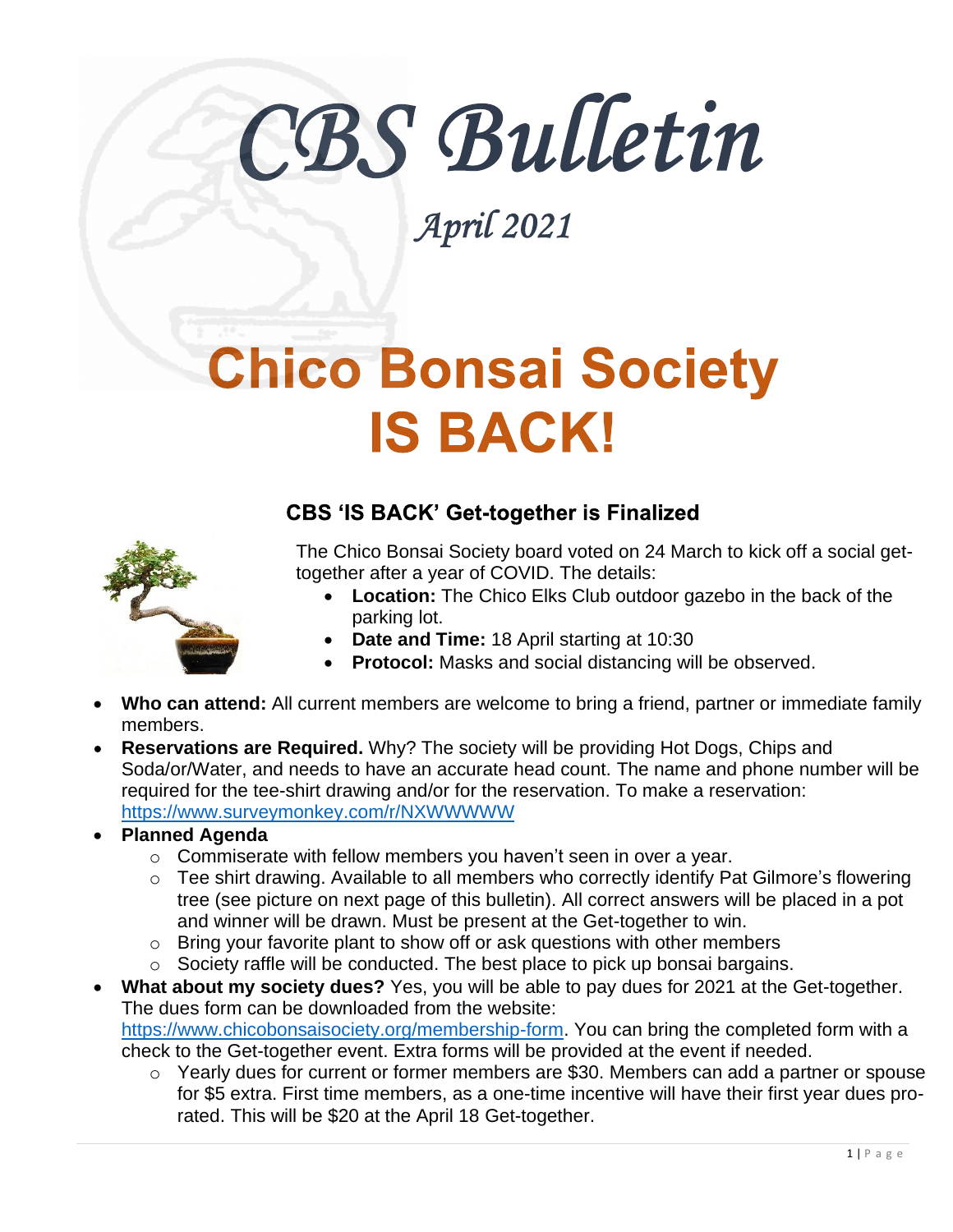## **Two New Videos for April**

#### **Pat Gilmore: Cuttings**



*Pat Gilmore*

 Pat is a society sensei and has been a society member since 1993. He will present tips on how to successfully propagate bonsai tree material. The video will be available to on the CBS website.

#### **John McDonald: Seed Propagation**



*John McDonald*

 John has been a member of the society since 2017. He will discuss basic seed propagation techniques of oak trees, specifically Cork Bark Oak trees. The video will be available to on the CBS website.

#### **Looking Ahead**

- The May meeting date will be posted after the board meeting in the next society bulletin.
- Notes from the 24 March board meeting will be posted to the CBS website when available.
- Because of the April society get-together, the video featuring Leo Martinez and air layering is rescheduled to be released in May.

#### **Challenge Question**

If you can identify this plant, click on the link to take the survey. A drawing will be made from all correct answers submitted. Be sure to include your name and phone number (its required) so the winner can be identified at the April Get-together drawing. <https://www.surveymonkey.com/r/NXWWWWW>

You can also scan the QR code on your mobile device.